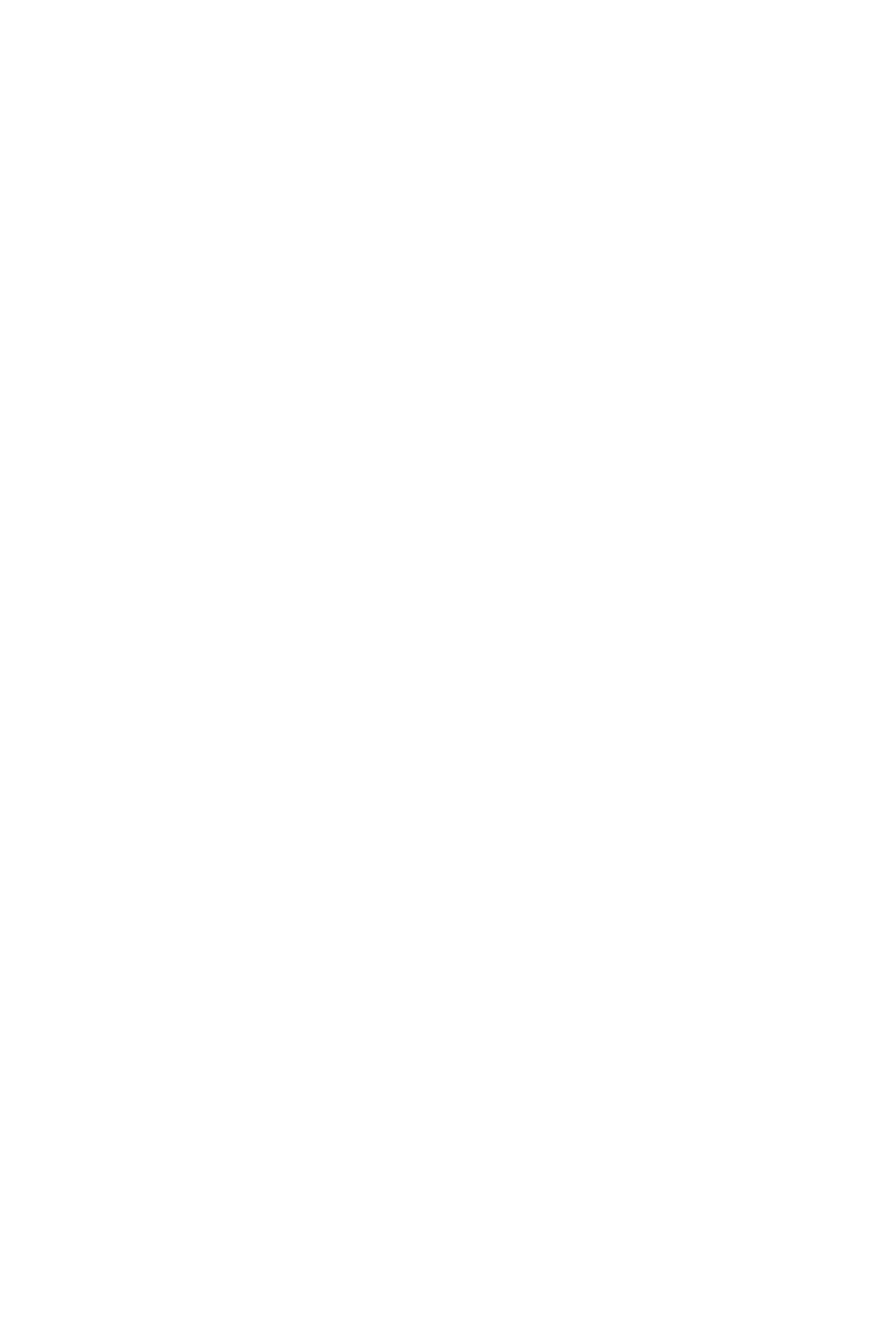# Roman Coins from the Mackenzie Collection at the British Museum

# SUSHMA JANSARI

# **1. Introduction1**

Soon after his arrival in India in 1783, Colin Mackenzie (1754-1821) began to collect diverse *materia antiqua* with the aim of writing a history of India.2 He later became the first Surveyor General of India and this role, coupled with his military campaigning in India, Sri Lanka and Java provided him with ample opportunity to explore and record historical sites and acquire important manuscripts and artefacts, including over 6,000 coins.3 Mackenzie's collection was among the largest and most wide-ranging to be put together in India during this period. After his death, his widow, Petronella Bartels, sold much of his collection to the British East India Company (EIC) for the then princely sum of Rs 1,00,000.<sup>4</sup> After the closure of the EIC's India Museum in 1878, part of its numismatic collection was transferred to other museums, but most were sold at auction. In 1995, the unsold residue, comprising about 10,500 coins, was discovered in the British Library's India Office Collections and transferred on permanent loan to the British Museum. In December 2011, about 4,000 of the India Office Loan Collection (IOLC) coins were identified with Mackenzie's collection. Among these were 70 Late Roman Bronze (LRB) coins that proved central to the rediscovery of a significant part of Mackenzie's numismatic collection. The 70 coins, which are catalogued in the Appendix below, fit the profile of the many thousands of fifth to seventh century AD LRB coins found in South India and Sri Lanka and published by R. Krishnamurthy and R. Walburg respectively.5

<sup>1</sup> I am very grateful to Elizabeth Errington for the opportunity to work with the Roman coins in the Masson and Mackenzie Collections under the aegis of the Masson Project in the Department of Coins and Medals at the British Museum. I also owe considerable thanks to Joe Cribb, Sam Moorhead and Robert Bracey who shared their knowledge and insight so generously. Reinhold Walburg kindly read through the article and catalogue and his comments saved me from many errors. This work could not have been done without them. All mistakes remain my own.

2 J. Howes, *Illustrating India: the Early Colonial Investigations of Colin Mackenzie* (New Delhi, OUP, 2010), p. 2; C.E. Buckland, *Dictionary of Indian Biography* (London, 1906), p. 262; C. Allen, *The Buddha and the Sahibs: the Men who Discovered India's Lost Religion* (London, 2002), p. 117.

3 H.H. Wilson, *Mackenzie Collection. A Descriptive Catalogue of the Oriental Manuscripts and Other Articles Illustrative of the Literature, History, Statistics and Antiquities of the South of India Collected by the Late Lieut. Col. Colin Mackenzie, Surveyor of India*, Vols.I & II (Calcutta, 1828).

4 Howes, *Illustrating India*, p. 227; Allen, *Buddha and the Sahibs*, p. 123. The sum is 100,000 rupees (one lakh) written in the Indian numbering system.

<sup>5</sup> R. Krishnamurthy, *Late Roman Copper Coins from South India: Karur, Madurai and Tirukkoilur* (Chennai, 2007, 2nd ed.), and R. Walburg, *Coins and Tokens from Ancient Ceylon. Ancient Ruhuna. Sri Lankan-German Archaeological Project in the Southern Province*, vol. 2 (Wiesbaden, 2008).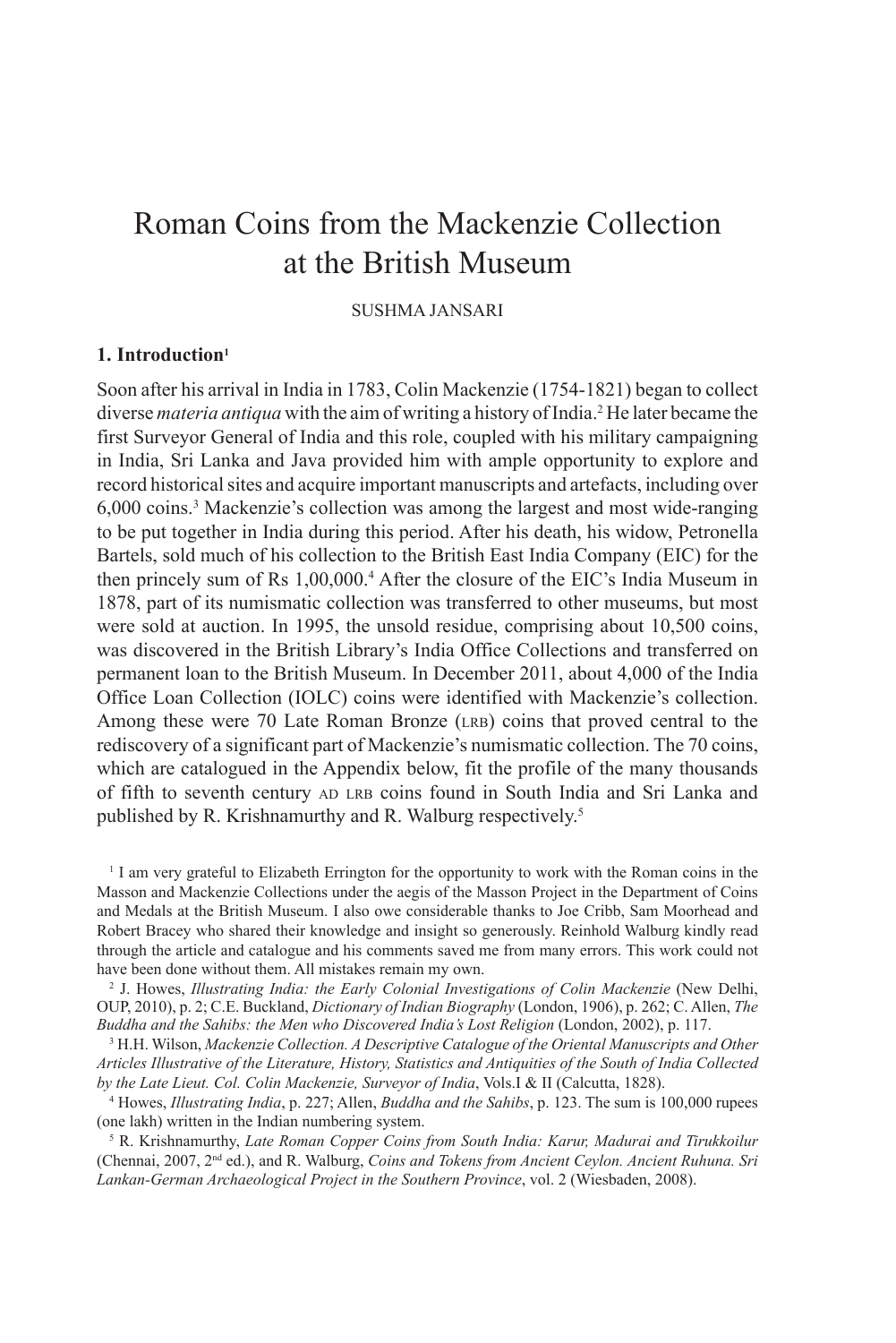# **2. Comparison of Mackenzie's Roman coins with those from South India and Sri Lanka**

Literary sources and archaeological material have long attested the trade between various Indian kingdoms and Roman Egypt,<sup>6</sup> although the trade between India and Egypt, which was primarily indirect in nature, began long before the rise of the Roman empire. It has been suggested that systematic trade between Egypt and India began in the late first century BC with the annexation of Egypt. This allowed the Romans to sail from the Red Sea, taking advantage of the monsoon winds and making some direct journeys. Archaeological evidence indicates that this trade continued to flourish until a decline in the mid-third century AD.7 The fourth century saw a resurgence of these trading relations and Roman involvement may have continued until the sixth and possibly into the seventh century.8 Solidi dating from the second phase of the Indo-Roman trade have been found in India, although more bronze coins of this period seem to have survived. The LRB coins were mainly found in Tamil Nadu and southern Sri Lanka and a comparison between the three sets of coins, those from Tamil Nadu (presented by Krishnamurthy), Sri Lanka (presented by Walburg) and the IOLC coins, is both interesting and revealing.

| <b>Period</b>                | <b>Date Range</b>   | <b>Mackenzie</b><br>Coins | <b>Tamil Nadu</b> | Sri<br>Lanka |
|------------------------------|---------------------|---------------------------|-------------------|--------------|
|                              | 317-324             | $\mathfrak{D}$            | $\theta$          |              |
| Н                            | 324-330             |                           | $\Omega$          | 4            |
| Ш                            | 330-346             | $\mathfrak{D}$            | 5                 | 109          |
| IV                           | 346-3619            | 8                         | 36                | 103          |
| V                            | 361-378             | 5                         | $\theta$          | 82           |
| VI                           | 378-383             | $\overline{2}$            | 40                | 11           |
| VII                          | 383-408             | 41                        | 535               | 910          |
| VIII                         | 408-425             | $\overline{2}$            | 33                | 137          |
| IX                           | 425-450             | $\overline{2}$            | $\Omega$          | 64           |
| X                            | 450-474             |                           | 68                | 9            |
| XI                           | 565-578             |                           | $\theta$          | 0            |
|                              | $4th - 5th$ century | 4                         |                   |              |
| <b>Total number of coins</b> |                     | 70                        | 717               | 1430         |

*Fig. 1*. Number of coins by period, shown graphically in Fig. 2. Note that the four IOLC coins dated to the  $4<sup>th</sup> – 5<sup>th</sup>$  century AD, but which cannot be identified more specifically, are not included in Fig. 2.

<sup>6</sup> For ancient sources, see, for example, Pliny *Natural History* 6.101-106; Strabo *Geography* 2.5.12; and the *Periplus Maris Erythraei*: L. Casson, *The Periplus Maris Erythraei*. *Text with Introduction, Translation, and Commentary* (Princeton, 1989). A considerable number of recent books and articles discuss various aspects of the trade. For a good overview, see, for example, R. Tomber, *Indo-Roman Trade: from Pots to Pepper* (London, 2008).

<sup>7</sup> Tomber, *Indo-Roman Trade*, pp. 154, 161.

<sup>8</sup> Tomber, *Indo-Roman Trade*, p. 161.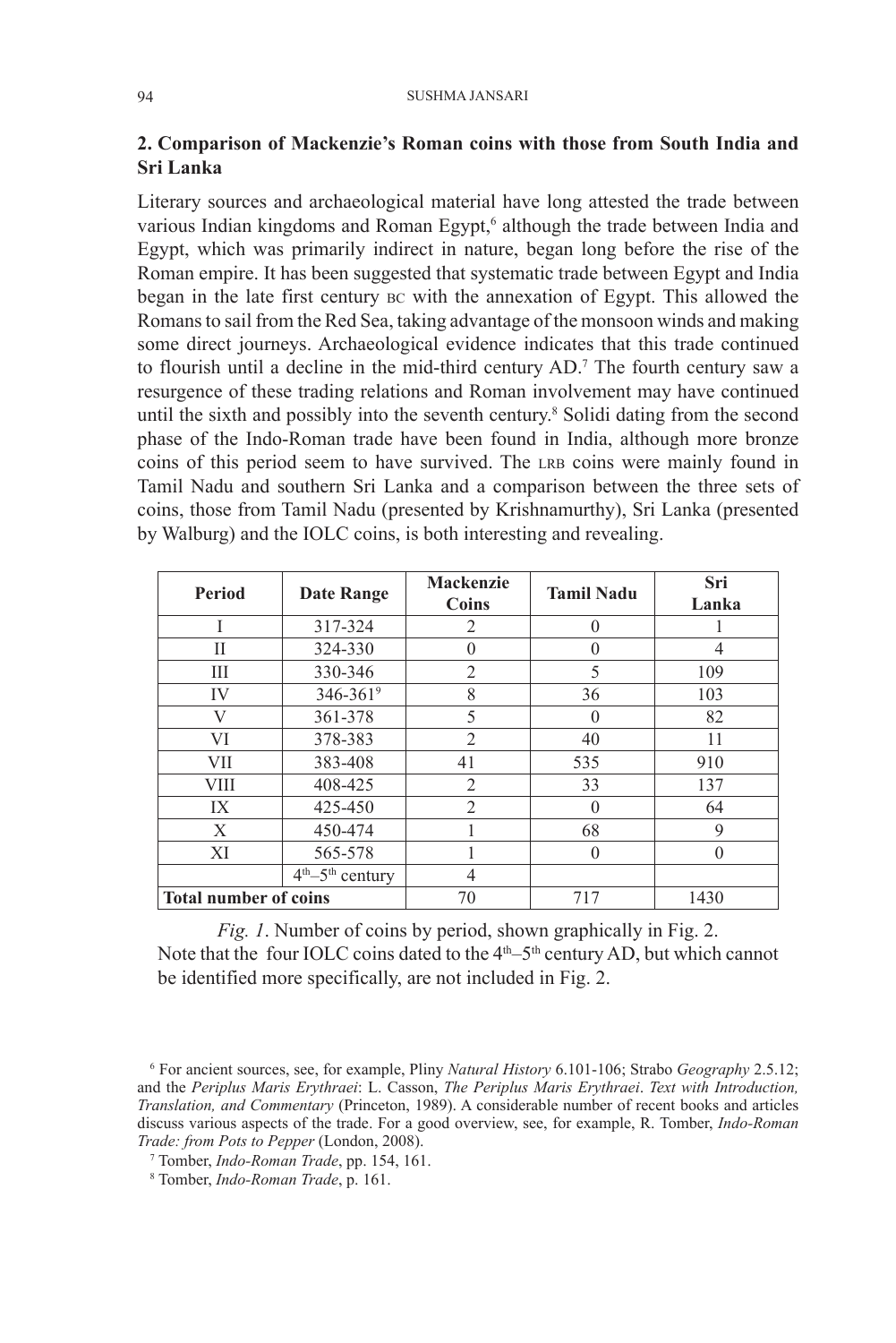Krishnamurthy's collection of LRB coins from Tamil Nadu comprises over four thousand coins, but their poor state of preservation meant that only 717 have been identified. Of the Roman coins found in Sri Lanka, Walburg presented 1430 with reliable provenance. Figs 2 (above) and 3 (below) compare all three sets of coins. The periods used have been adapted from those of Walburg in order to include Krishnamurthy's coins and those from the Mackenzie collection.



*Fig. 2*. Proportions of coins by period.

Despite the considerable difference in the number of coins available for comparison from the three groups, they show a very similar distribution. All three groups demonstrate an increase in finds of coins minted in Period IV and Period VII. Only the coins from Tamil Nadu show a third peak of coins minted in Period X. The Mackenzie and Tamil Nadu coins peak in Period IV while those found in Sri Lanka do not show a peak in this period, but rather an overall increase in finds of coins minted between AD 330 and AD 378. All three collections show an identical, dramatic peak in coins minted in Period VII (AD 383-408). The Mackenzie and Sri Lanka coins then show a gradual decline in coins minted between AD 408 and AD 474, although the Mackenzie collection includes one coin minted in Period XI. In contrast, the Tamil Nadu coins show a sharp decline in coins of this period, with no coins minted in Period IX, followed by a peak in Period X and another sharp decline in Period XI for which period no coins were recorded. The similarity between the Mackenzie and Tamil Nadu coins minted in Period IV, and between the Mackenzie and Sri Lanka coins minted in AD 408-474, suggests that the Mackenzie collection may comprise coins from both Tamil Nadu and Sri Lanka. Since Krishnamurthy was able to identify only 717 coins from his collection of over 4,000 LRB coins, it is possible that the Tamil Nadu coins include coins that would show a similar, gradual decrease from Period VIII to Period XI, rather than the current peak in Period X.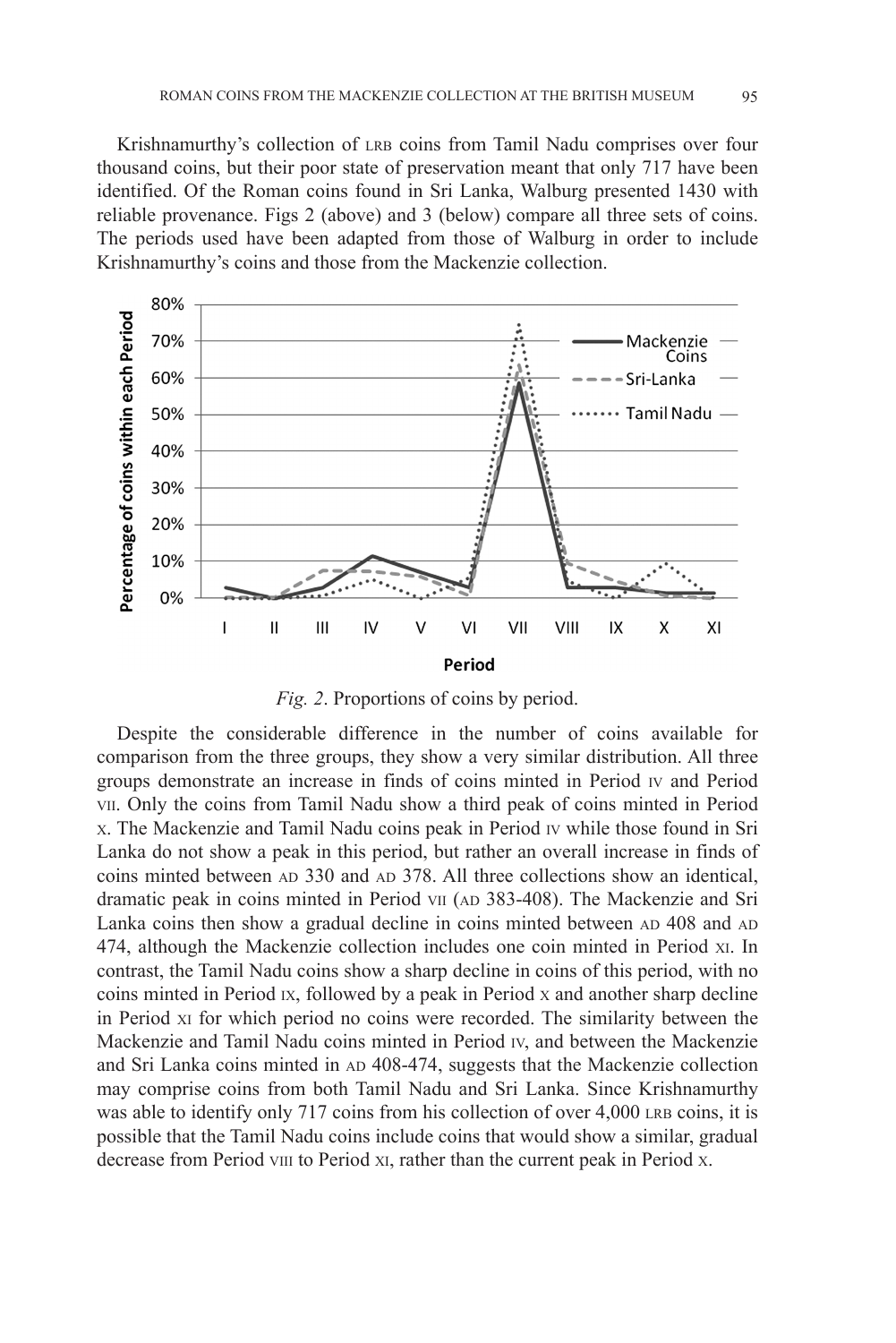#### 96 SUSHMA JANSARI

The comparison thus suggests that the Mackenzie coins were acquired in South India and possibly Sri Lanka. The South Indian connection is supported by other evidence. Under the heading 'Ancient European' coins in Wilson's catalogue, 170 otherwise unidentified coins were recorded as having been acquired in Mahavalipur (more commonly known as Mahabalipuram) and Cudapa (modern Kadapa), both of which are in South India (see map, *Fig. 3*). Given the very poor state of preservation of the overwhelming majority of the LRB coins found in South India, it seems reasonable to suggest that the 170 coins were in fact LRB coins. After all, the poor condition of the IOLC Roman coins meant that even after they had been cleaned it was not possible to identify all of them precisely.<sup>9</sup> Furthermore, Mackenzie dispatched his Maratta translator, Babu Rao, to the Tamil Nadu coast, including Mahavalipur, in order to collect gold and copper Roman coins.10 Mahavalipur/Mahabalipuram was an important ancient city on the north-east coast. It was the principal port of the Pallava dynasty  $(c.4<sup>th</sup>-10<sup>th</sup>$  centuries AD) from which the Pallavas maintained contact with Sri Lanka, and LRB coins have been found there.<sup>11</sup> Cudapa ('Kadapa') is the name of both a city and a district in the modern-day province of Andhra Pradesh just under two hundred miles north-west of Mahabalipuram and approximately five miles south of the Penna River. Kadapa falls within the territory of the ancient Chola Empire. The *Periplus Maris Erythraei* does not mention Kadapa itself, but does mention three ports that very probably belonged to the Chola kingdom, Argaru, Kamara and Podukê.12 The Romans were known to have traded with the Cholas, and Roman coins have been found at Kadapa.<sup>13</sup>

When the India Museum was closed, nine sherds of a small earthenware pot were transferred to the British Museum via the South Kensington Museum (South Kensington Register, p. 29, no.1120; EIC India Museum no. 14). One of the notes associated with it reads: 'Fragments of earthen vessel found with Roman coins found at Vellaloor in Coimbatore'; Jennifer Howes has suggested that the handwriting is likely to be that of Mackenzie.<sup>14</sup> A slightly fuller note appears in the Register: 'Fragments of earthen vessel, found with Roman coins at Vellaloor in Coimbatore,

9 R.H.C. Tufnell, *Hints to Coin Collectors in South India, Parts I and II* (Madras, 1887-88), Part II, p. 4, mentions how poor the condition of such coins are, writing 'On the obverse of all that I have met with appears an emperor's head, but so worn that with one or two exceptions the features are well nigh obliterated. In one or two specimens a faint trace of an inscription appears running around the obverse, but hitherto I have not come across a single specimen in which more than one or two letters are distinguishable.' M. Mitchiner, *Coin Circulation in Southernmost India* (Maharashtra, 1995), p. 94, notes 'Many of these late Roman small copper coins are no longer well enough preserved to identify them by reading the emperor's name. Some general attributions can be made on the basis of coin size and reverse design.'

10 Wilson, *Mackenzie Collection*, vol. 2, p. ccxlvii.

11 M. Mitchiner, *The Coinage and History of Southern India. Part One: Karnataka – Andra* (London, 1998), pp. 116-18; Mitchiner, *Coin Circulation*, p. 13; some coins were illustrated by M. Wheeler, 'Roman coins, first century BC to fourth century AD, found in India and Ceylon', Appendix I, pp. 116- 121, to *Arikamedu; Ancient India 2*, *Bulletin of the Archaeological Survey of India* No. 2 (1946), nos. 24-25. Arikamedu is an ancient port on the east coast of India.

<sup>12</sup> *Periplus Maris Erythraei* 59.20.1, 60.20.6.

<sup>13</sup> For example, see R. Sewell, 'Roman coins found in India,' *JRAS* October 1904, pp. 591-637, at 599, 602. Sewell mentioned that Roman gold coins dating to AD 68-217 had been found in both the Cuddapah (Kudapa) and Nellore districts.

14 Personal correspondence. Jennifer Howes is curator of India Office prints, drawings and photographs at the British Library.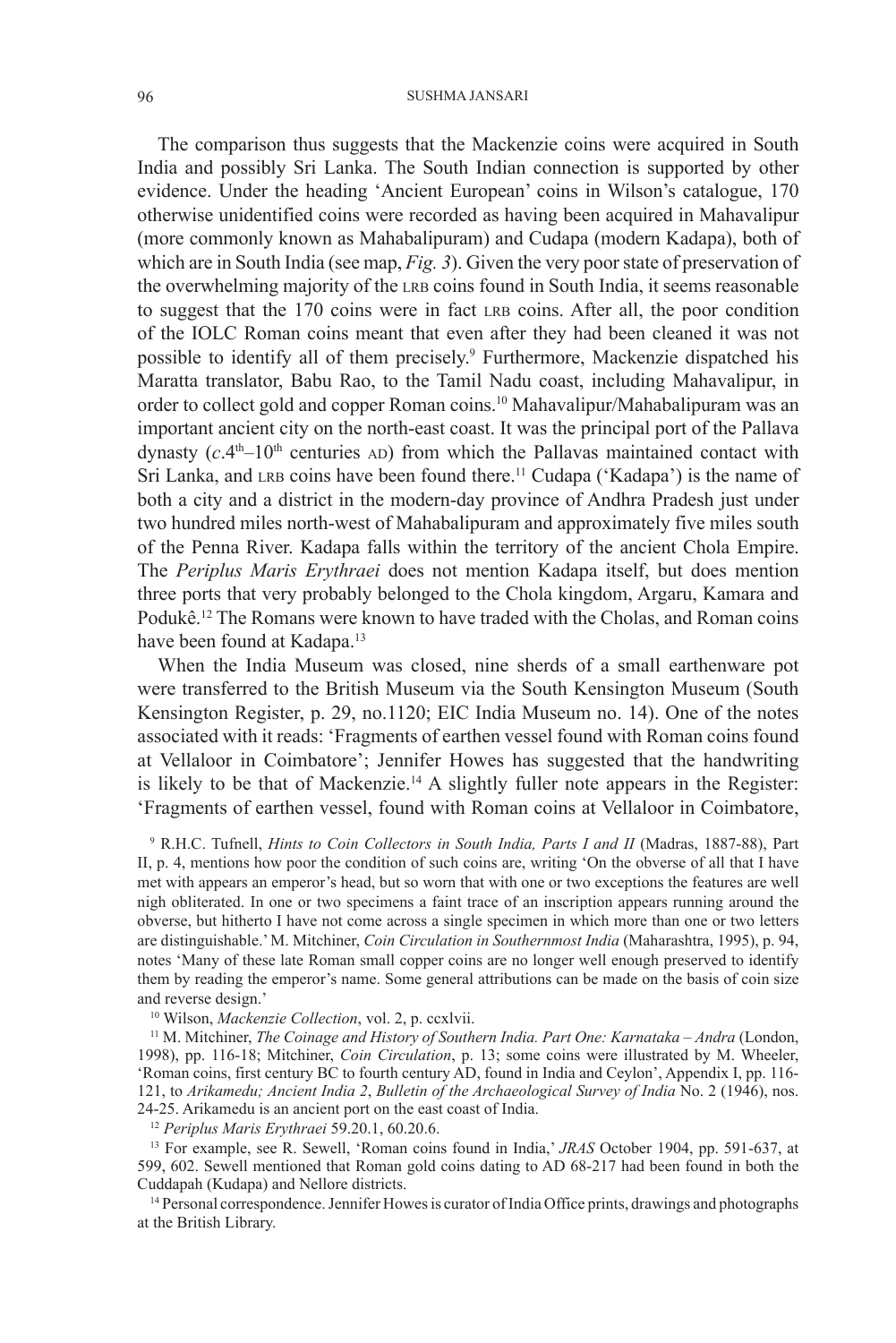and 24 copper or bronze coins.' Some of the late Roman bronze coins in the IOLC collection may well be associated with these sherds, but it is difficult to date the sherds precisely, partly because the ceramic chronologies for this region are not yet firmly established. The type appears to be a variant of russet-coated and painted black and red ware from the Early Historic period  $(c.300$  BC– AD 400).<sup>15</sup>



*Fig. 3*. Map of findspots.

# **3. Hypotheses for the presence of LRB coins in South India and Sri Lanka**

LRB coins found in South India and Sri Lanka began to be studied in greater detail during the nineteenth century. Hypotheses were put forward to explain the reasons behind the presence of so many of these low-denomination coins in South India and southern Sri Lanka. Tufnell, writing in 1887-88 about coins found in Madura, suggested that they were 'struck on the spot and were not importations from Rome', the reason being that such coins were 'not the kind of money that one would expect the rich Roman merchant to bring in payment for the luxuries of the East'. He believed that they pointed to the existence of settlements of Roman agents who collected local produce and conveyed it to the ships of their employers when they arrived in port. He further suggested that these coins were 'struck specially for the purpose of trade with a pauper population… They are of so small a value as to be what one would expect to find in use when dealing with a people so poor as the early Hindus.'16

Sewell took a similar line in 1904, writing 'though as a general rule it may be held that the presence of Roman coins does not necessarily imply the presence of Roman traders, it seems with regard to Madura almost impossible to account for this state

<sup>15</sup> Roberta Tomber kindly examined the sherds and forwarded details and a photograph to her colleagues V. Selvakumar, K. Rajan and Gwen Kelly to help identify them.

<sup>16</sup> Tufnell, *Hints to Coin Collectors*, Part 2, pp. 2-4.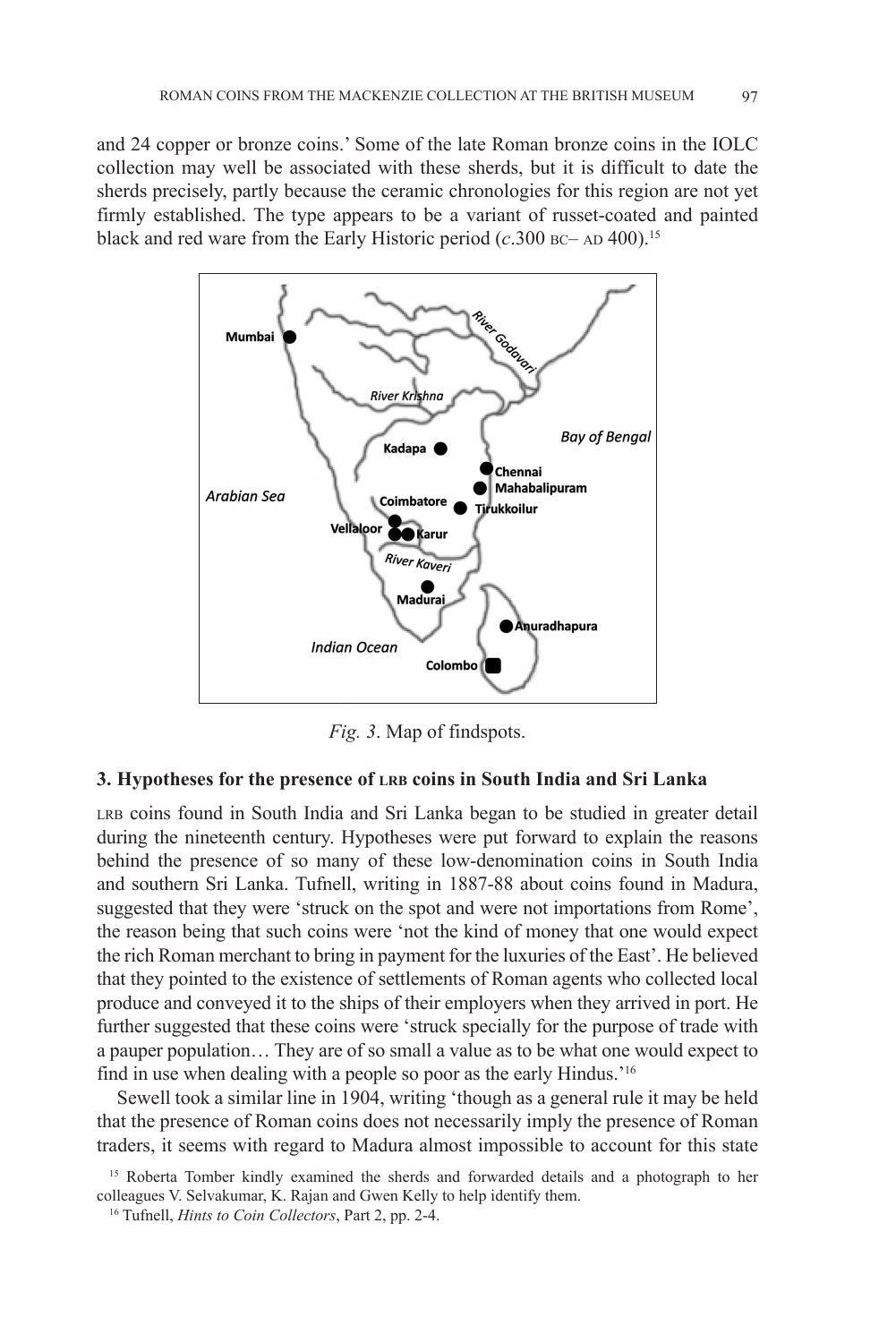of things except on the supposition that Roman subjects had taken up their residence here and made the city their home, temporary if not permanent.<sup>'17</sup> Given the limited evidence about such coins from South India in the late nineteenth and early twentieth centuries, it is not surprising that Sewell interpreted them as evidence of a Roman settlement. He also agreed with Tufnell that the coins were used to make small, daily purchases from the local Indian population. In contrast, in 1886, W. Elliot had proposed that 'these poor copper pieces could only have been dropped by mariners and traders frequenting the places where they now lie.' This view appears to have been based on their find spots in or near dunes and sand-knolls by fishing hamlets on the seashore.18 Elliot gives no indication that he believed these coins were used by Romans or Indians for trading purposes in South India. In 1924, H.W. Codrington produced the first important work on those coins found in Sri Lanka. On the basis of a quite detailed analysis, he found that numerous bronze coins, usually rather worn, were found at almost every port in Sri Lanka (except Trincomalee) and also at a variety of locations in the interior. This led him to suggest that these coins 'formed the currency of the Island.'19

Similarly, modern scholarship presents a range of opinions about the presence and use of LRB coins in South India and Sri Lanka. In general, the two regions tend to be dealt with separately and, when they are discussed together, it is often assumed that the LRB coins arrived, and were used, at both places in the same or a similar way. Walburg's pioneering investigation clearly showed that this was not necessarily the case and that regional distributions and history need to be taken into account in order to present a plausible hypothesis for each region. He proposed that LRB coins were most probably shipped as merchandise into Sri Lanka from South India during the second quarter of the fifth century AD, and were not imported directly to Sri Lanka from the Mediterranean world. Furthermore, Walburg's research suggests that these coins, and their imitations, probably functioned as 'special purpose money' for essentially monastic purposes, for example, as donations to monasteries, whereas punch-marked coins and their imitations were used as 'all purpose money' (or general currency) in Sri Lanka.20 This is in contrast to, for example, Burnett who suggested that the LRB coins were used as coinage in Sri Lanka while some also functioned as dedications in a religious context, for example those found at the Jetavanarama stupa in Anuradhapura.<sup>21</sup> Mitchiner likewise thought that the LRB coins

17 Sewell, 'Roman coins found in India', pp. 614-15.

18 W. Elliot, *Coins of Southern India* (London, 1886), p. 35.

19 H.W. Codrington, *Ceylon Coins and Currency, Memoirs of the Colombo Museum*, Series A, no. 3 (Colombo, 1924), pp. 31-53 at 33.

20 Walburg, *Coins and Tokens from Ancient Ceylon*, p. 43.

21 A. Burnett, 'Roman coins from India and Sri Lanka' in O. Bopearachchi, and D.P.M. Weerakkody (eds), *Origin, Evolution and Circulation of Foreign Coins in the Indian Ocean* (New Delhi, 1998), pp. 186-7. On p.185 and, more recently, in personal communication with the author (4 July 2012), Burnett suggests that the available evidence regarding the pattern of finds in both South India and Sri Lanka indicates that the material arrived at one or more points within the region and was then diffused across a wider area. Burnett emphasised, however, that this is not a firm conclusion and further research may shed more light.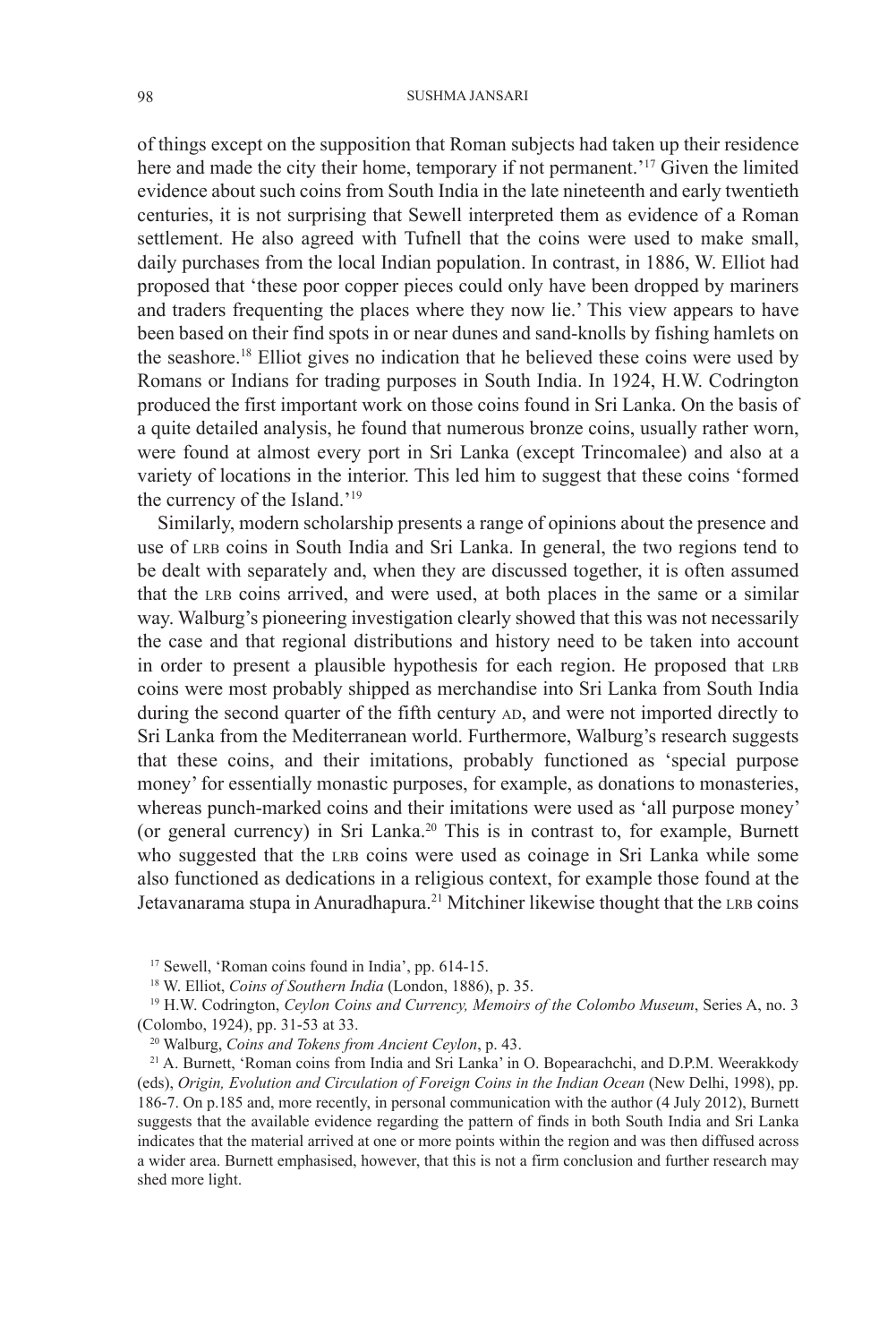were acceptable currency in Sri Lanka but did not specify how and by whom the currency was used.<sup>22</sup>

For South India, B. Chattopadhyaya proposed that the imported Roman currency supplemented the apparently 'inadequate' supply of local currency.<sup>23</sup> Krishnamurthy suggested that Romans, or possibly their agents, resided at Madurai, Karur and Tirukkoilur, where the majority of the late Roman bronze coins have been found, and that they and the local population used these coins for their daily commercial transactions.24 Mitchiner hypothesised that in the AD 330s the Romans began making bulk payments for their purchases in copper coins. He also suggested that some southern Indian kingdoms accepted payments made with copper coins and others accepted only gold; he differentiated between the monetary and nonmonetary economies of South Indian kingdoms: the Pandyas, Cholas and Vels of Karur accepted the bronze coins, while the Kongu Rattas, Cheras and Ay did not.<sup>25</sup> Although Burnett's contribution was written for a seminar that focused primarily on Sri Lanka, he also looked at those coins found in South India and interpreted the evidence as suggesting that the LRB coins circulated as coins in this region.<sup>26</sup> MacDowall proposed that, like the gold and silver Roman coins before them, the bronze coins exported to South India in the later fourth and early fifth centuries were valued for their metal content.<sup>27</sup>

The ancient Greek and Phoenician coins found in South India pose an additional problem. While few authors have dealt with the LRB coins found in South India, even fewer have studied the Hellenistic copper coins also found there. Krishnamurthy has interpreted their presence as indicating a continuation of the direct trade between South India and the Mediterranean world undertaken initially by the Phoenicians from the start of the first millennium BC and, later, by Hellenistic Greeks.<sup>28</sup> D. Roller similarly argues that the mainly second century BC Greek coins found in and around Karur arrived via direct Greek trade to South India that began with Eudoxus' voyage. He finds it 'implausible' to believe that the Greek coins appeared only during Roman trade with India.29 Although Mitchiner agrees that the Phoenician coins are likely to have arrived in India prior to the Roman conquest of Egypt in 30 BC, he is more circumspect about the Hellenistic coins. He suggests that while some of the Hellenistic coins may have arrived with Phoenician traders, others may well have remained in

<sup>22</sup> Mitchiner, *Coinage and History*, p. 117.<br><sup>23</sup> B. Chattopadhyaya, *Coins and Currency Systems in South India, c. AD 225-1300* (New Delhi, 1977), p. 117.

24 Krishnamurthy, *Late Roman Copper Coins*, p. 4.

25 Mitchiner, *Coinage and History,* pp. 122-3.

<sup>26</sup> Burnett, 'Roman coins', pp. 183, 187. For the seminar, see Editors' Note in Bopearachchi and Weerakkody (eds), *Origin, Evolution and Circulation*, p. v. 27 D.W. MacDowall, 'Foreign coins found in India in view of the monetary systems operating in the

countries of their origin', in D.W. MacDowall and A. Jha (eds), *4th International Colloquium, Nashik, Indian Institute of Research in Numismatic Studies, 8th-10th January* (Nashik, 1995), pp. 9-14 at 13.

28 R. Krishnamurthy, *Ancient Greek and Phoenician Coins from Karur, Tamil Nadu, India* (Chennai, 2009), pp. 73-4.

29 D.W. Roller, 'A note on Greek coins from Tamilnadu', in *Numismatic Digest* 19 (1995), pp. 37-41 at 39-40.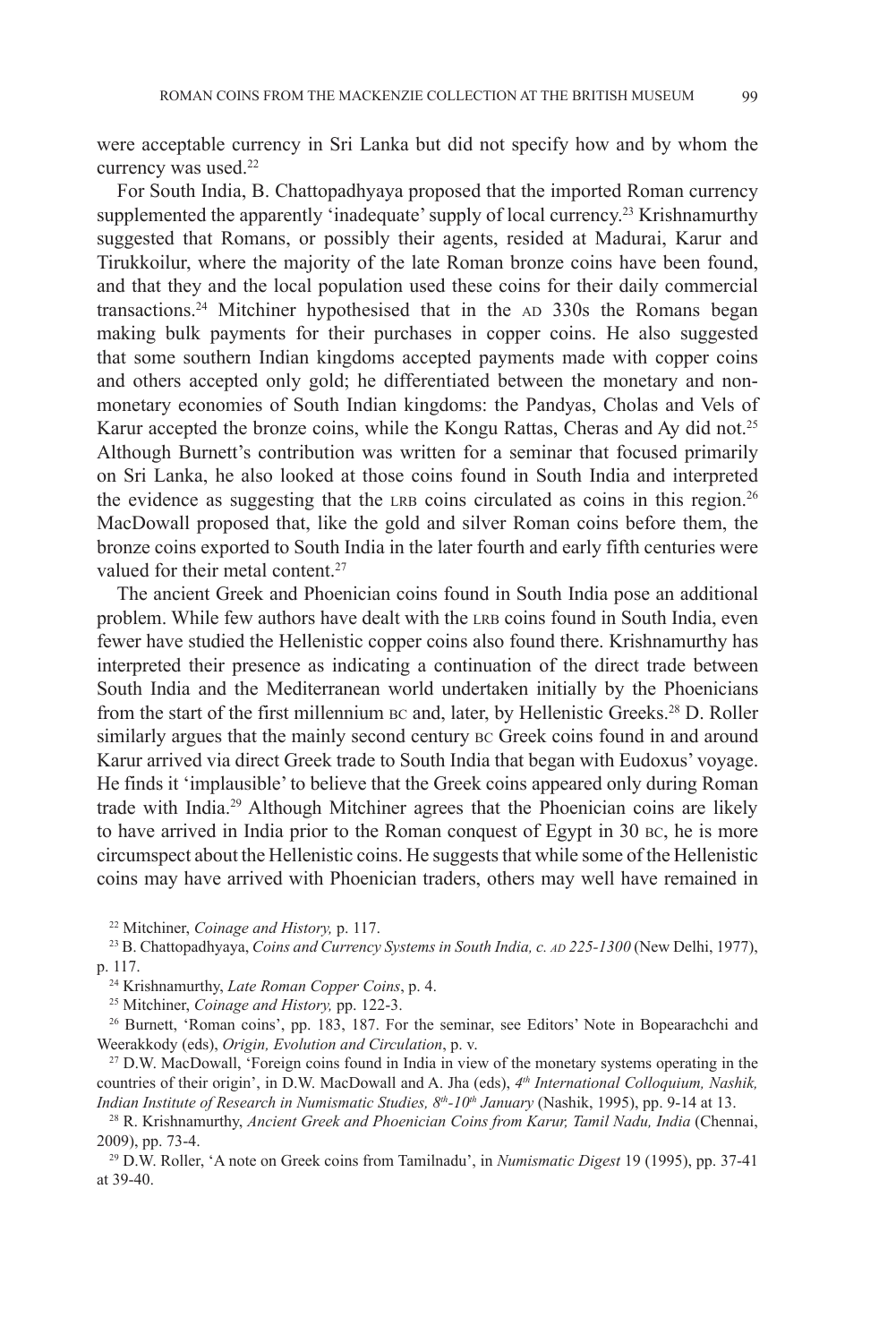circulation until they were shipped to India during the first and second centuries AD. 30 Burnett more convincingly argues that these coins arrived in South India and possibly Sri Lanka at the same time and in the same way as the LRB because they fit the profile of hoards found in the eastern Mediterranean that date to the later Roman empire.<sup>31</sup>

### **4. Future work**

An in-depth study of the LRB coins found in South India is long overdue. Research is needed that takes into account, for example, the precise locations in which these coins were found, hoard compositions (where available), the archaeology and history of the region, and a comparison with the LRB coins found in Sri Lanka. It is moreover important to consider the history and coinage of the later Roman Empire in order to ascertain why particular issues appear to be better represented than others. Moorhead, for example, surmises that the presence of these LRB coins in South India and Sri Lanka might show the extension of the Mediterranean '*nummus* economy' to the region.<sup>32</sup> Burnett<sup>33</sup> and MacDowall<sup>34</sup> have raised important questions about the value of such coins within the Roman Empire and the effect of, for example, the decree of AD 396, recorded in the Theodosian Code (11.21.2), which stated that 25 pounds of bronze were valued at one gold solidus. A comparison of the LRB coins from South India and Sri Lanka with those found in, for example, Butrint, Egypt and other regions of the eastern Mediterranean would be helpful in determining whether the *nummus* economy did indeed stretch to South India and Sri Lanka.

The absence of a detailed and firmly established body of evidence makes it very difficult to move beyond these hypotheses. The current evidence suggests, however, that the LRB coins were indeed shipped from a region where their value was low (the Roman empire) to a region where their value was higher (India). It also seems reasonable to suggest that the coins may have functioned as convenient ballast used by merchants engaged in the Indo-Roman trade. Furthermore, while some LRB coins may have been valued for their metal value alone in South India, it is likely that they were used as currency in both South India and Sri Lanka. A detailed study of these coins will allow the wider implications of the trade to be evaluated. Such research would help illuminate the scale and duration of trading links between the Mediterranean world, South India and Sri Lanka, as well as provide a more detailed insight into the market for and consumption of Indian goods and commodities in both the Eastern and Western parts of the Roman Empire.

# **APPENDIX: 70 IOLC Roman coins thought to have been acquired by Mackenzie in South India and/or Sri Lanka**

<sup>30</sup> Mitchiner, *Coin Circulation*, pp. 84-5; id, *Coinage and History*, pp. 110-14.

<sup>31</sup> Burnett, 'Roman coins', p. 184.

<sup>32</sup> T.S.N. Moorhead, 'The coinage of the later Roman Empire', in W. Metcalf, *The Oxford Handbook of Greek and Roman Coinage* (Oxford, 2012), pp. 601-32 at 624.

<sup>33</sup> Burnett, 'Roman coins', p. 186.

<sup>34</sup> MacDowall, 'Foreign coins found in India', p. 13.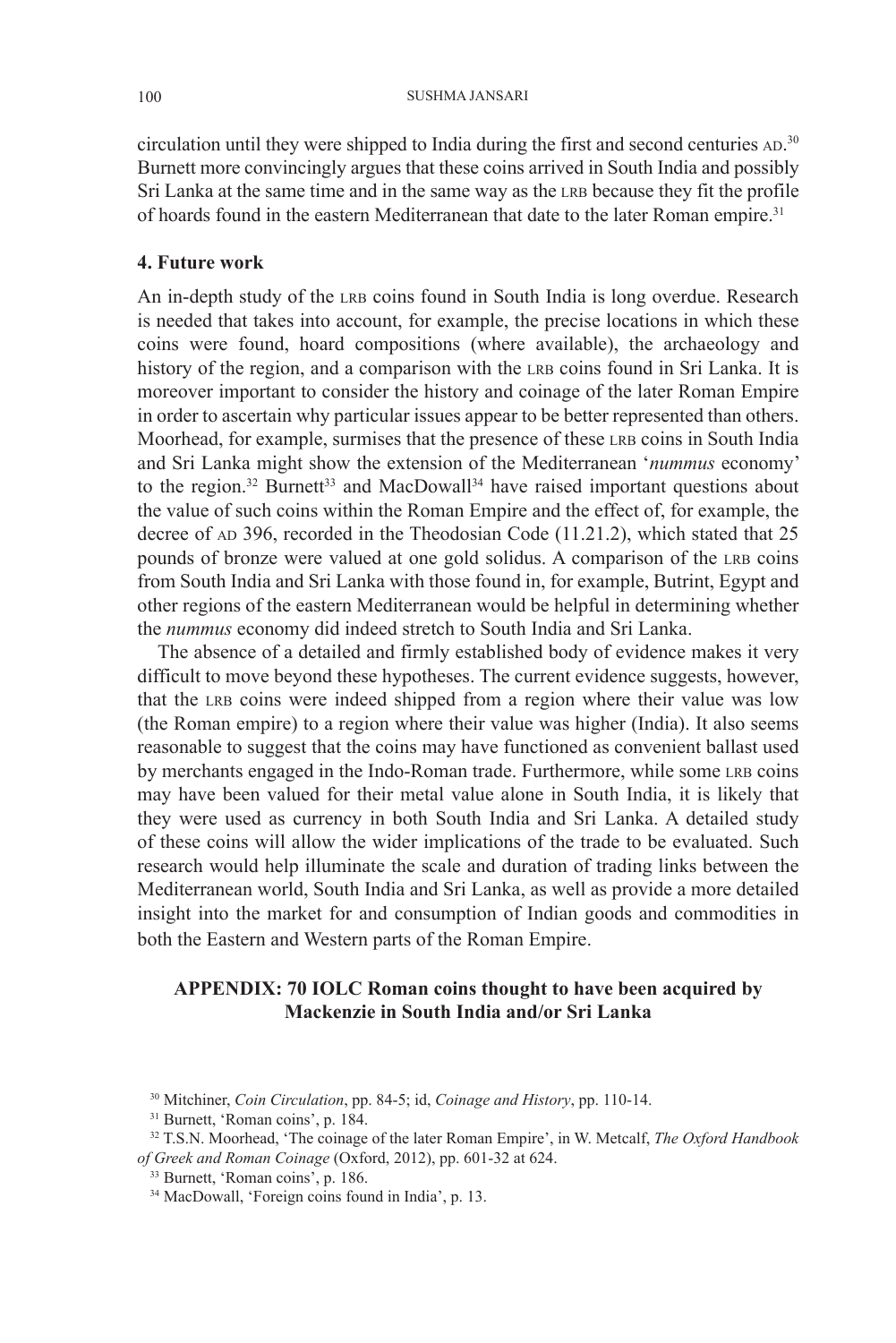| Ż.              | Date         | <b>Reverse Inscription</b>                                 | Reverse Type                                                       | Mint           | Ruler                       | Obverse Inscription                          | Ref.                     | Freq. IOLC    |                         |
|-----------------|--------------|------------------------------------------------------------|--------------------------------------------------------------------|----------------|-----------------------------|----------------------------------------------|--------------------------|---------------|-------------------------|
|                 |              | 317-320 IOVI CONS-ERVATORI Jupiter standing left.<br>CAESS |                                                                    | Antioch        | Licinius II                 | D N VAL LICIN LICINVS<br>NOB <sub>C</sub>    | <b>RIC 29</b>            |               | 4759                    |
| $\mathcal{C}$   |              | 321-324  IOVI CONS-ERVATORI Jupiter standing left.         |                                                                    | Heraclea       | Licinius I                  | <b>LICINIVS P F AVG</b><br>IMP C VAL LICIN   | <b>RIC 52</b>            |               | 4758                    |
| 3               | 335-337      | GLOR-IA EXERC-ITVS Two soldiers, one                       | standard                                                           | Alexandria     | Constantius II              | CONSTANTINVS IVN<br>NOB <sub>C</sub>         | <b>RIC 66</b>            |               | 4761                    |
| 4               | 335-341      | <b>LVS</b><br><b>GLORIA EXERCI</b>                         | Worn. Two soldiers, one <sup>[2</sup> ]<br>standard (?)            |                | Constantius II              | Illegible                                    | $\sim$                   |               | 4760                    |
| 5               | 347-348      | <b>VN-MR</b>                                               | Emperor standing right.                                            | Constantinople | Constantine I               | DV CONSTANTI-NVS PT<br><b>AVGG</b>           | RIC 68                   |               | 4762                    |
| $6 - 8$         | 347-348      | XX<br>P<br><b>VOT/XX/MVLT/X</b><br>D N CONSTA-NS           | Legend within wreath.                                              | ? Heraclea     | Constantius II<br>Constans- | D N CONSTAN-TINVS P<br><b>FAVG</b>           | RIC 76, 47               | 3             | 4763,<br>4764,          |
|                 |              | AVG~VOT/XX/MVLT/<br>XXX                                    |                                                                    |                |                             |                                              |                          |               | (Hera-<br>4765<br>clea) |
| $\circ$         | 351-355      | REPARATIO<br>FEL TEMP-                                     | left, spearing falling<br>Soldier advancing<br>horseman.           | Heraclea       |                             | Constantius II D N CONSTAN-TINVS P<br>F AVG  | RIC <sub>90</sub>        |               | 4767                    |
| $10 - 12$       | 355-361      | <b>EK</b><br>SPES REI-PVBLI                                | Emperor standing left.                                             | Constantinople | Constantius II              | D N CONSTAN-TINVS P<br>F AVG                 | RIC 151                  | 3             | 4769,<br>4768,<br>4770  |
| $\mathbf{13}$   | 355-378      | Illegible                                                  |                                                                    |                | ᠭ                           | Illegible                                    |                          |               | 4795                    |
| $\overline{4}$  | 366-367      | SECVRITAS - REI<br>PVBLICAE                                | Victory standing left.                                             | Constantinople | Valens                      | DN VALENS - PF AVG                           | <b>LRBC 2088</b>         |               | 4774                    |
| $15 - 16$       | 366-367      | -REI<br><b>SECVRITAS</b><br>PVBLICAE                       | Victory, wreath, palm.                                             | Constantinople | Valentinian I               | DN VALENTINI-ANVS PF LRBC 2087<br><b>AVG</b> |                          | $\mathcal{L}$ | 4772,<br>4773           |
| $\overline{17}$ | 366-375      | GLORIA RO-<br>MANORVM                                      | captive right and holding<br>Emperor dragging<br>standard in left. | Constantinople | Valens                      | DN VALENS - PF AVG                           | 2086/2107<br><b>LRBC</b> |               | 4771                    |
| $\frac{8}{18}$  | $ 378 - 383$ | CONCOR-DIA AVGGG Roma seated, facing.                      |                                                                    | Constantinople | Gratian                     | DN GRATIA-NVS PF AVG LRBC 2121               |                          |               | 4776                    |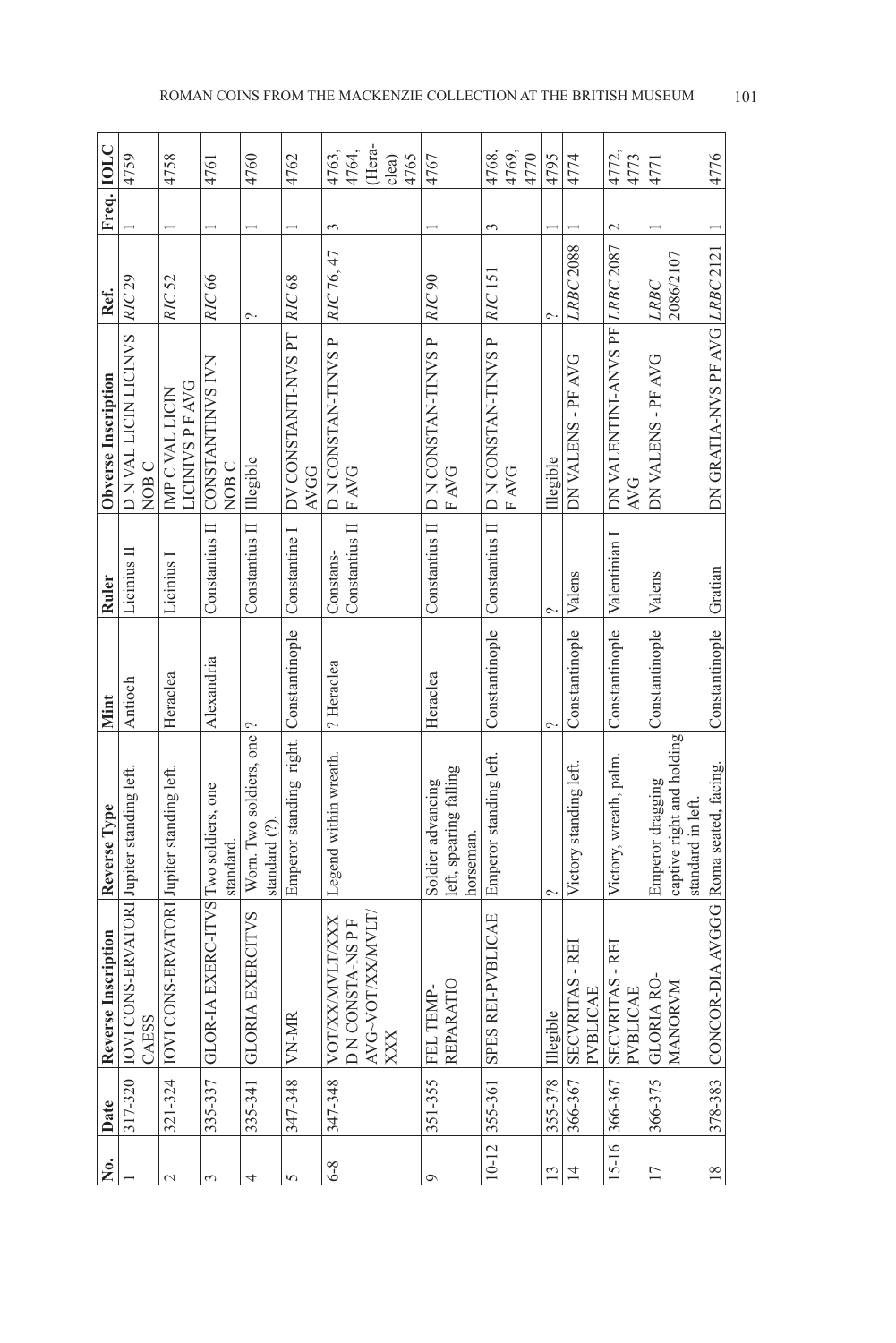| غ<br>گ         | Date          | Reverse Inscription                               | Reverse Type                             | Mint                                                              | Ruler                 | Obverse Inscription                           | Ref.                                                | Freq. IOLC    |                                                |
|----------------|---------------|---------------------------------------------------|------------------------------------------|-------------------------------------------------------------------|-----------------------|-----------------------------------------------|-----------------------------------------------------|---------------|------------------------------------------------|
| $\overline{0}$ | 378-383       | CONCOR-DIA AVGGG Constantinopolis, globe, Cyzicus | sceptre.                                 |                                                                   | Theodosius I          | DN THEODO-SIVS PF<br><b>AVG</b>               | LRBC 2536                                           |               | 4775                                           |
|                | 20-27 383-392 | <b>SALVS REI-PVBL</b>                             | ICAE Victory, trophy, captive.           | Constantinople<br>$(4)$ , Cyzicus $(2)$<br>Antioch <sub>(2)</sub> | Theodosius I          | Illegible                                     | 2184/2192,<br>LRBC<br>2761 ff.,<br>2568ff.<br>2183, | $\infty$      |                                                |
| 28             | 383           | VOT/X/MVLT/XX                                     | Legend within wreath.                    | پ                                                                 | Valentinian II        | DN VALENTINIANVS PF<br><b>AVG</b>             | LRBC 2156                                           |               | 4766                                           |
|                | 29-33 383-392 | <b>SALVS REI-PVBL</b>                             | ICAE Victory, trophy, captive.           | Constantinople<br>$(3)$ , Cyzicus $(2)$                           | Arcadius              | DN ARCADIVS PF AVG                            | LRBC 2185,<br>2570/2578<br>2568ff.,                 | $\mathcal{L}$ | 4785,<br>4788,<br>4822,<br>4777,<br>4783       |
| 34             | 383-393       | SALVS REI-PVBL                                    | ICAE Victory, trophy, captive.           | Constantinople<br>$(2)$ , Cyzicus $(2)$                           | Maximian              | Illegible                                     | LRBC 2183                                           |               | 4789                                           |
| 35             | 393-395       | ROMANORVM<br><b>GLORIA</b>                        | Emperor, labarum, globe. Cyzicus         |                                                                   | Theodosius I          | DN THEODO-SIVS PF<br><b>AVG</b>               | <b>LRBC 2571</b>                                    |               | 4723                                           |
| 36             | 393-395       | ROMANORVM<br><b>GLORIA</b>                        | Emperor to front.                        | Antioch                                                           | Honorius              | DN HONORIVS PF AVG                            | LRBC 2790                                           |               | 4790                                           |
| $37 - 38$      | 395-401       | VIRTVS EXERCIT                                    | Emperor standing facing. <sup>[2</sup> ] |                                                                   | Honorius              | DN HONORI-VS PF AVG                           | LRBC 2581, 2<br>2205                                |               | 4801,<br>4824                                  |
|                |               | 39-44 395-401 VIRTVS EXERCITI                     | Emperor standing facing. Constantinople  |                                                                   | Arcadius-<br>Honorius | DN [ARCADI / HONORI]- LRBC 2205,<br>VS PF AVG | 2797-2794                                           | $\circ$       | 4791,<br>4798,<br>4798, 2802,<br>4802,<br>4804 |

## 102 SUSHMA JANSARI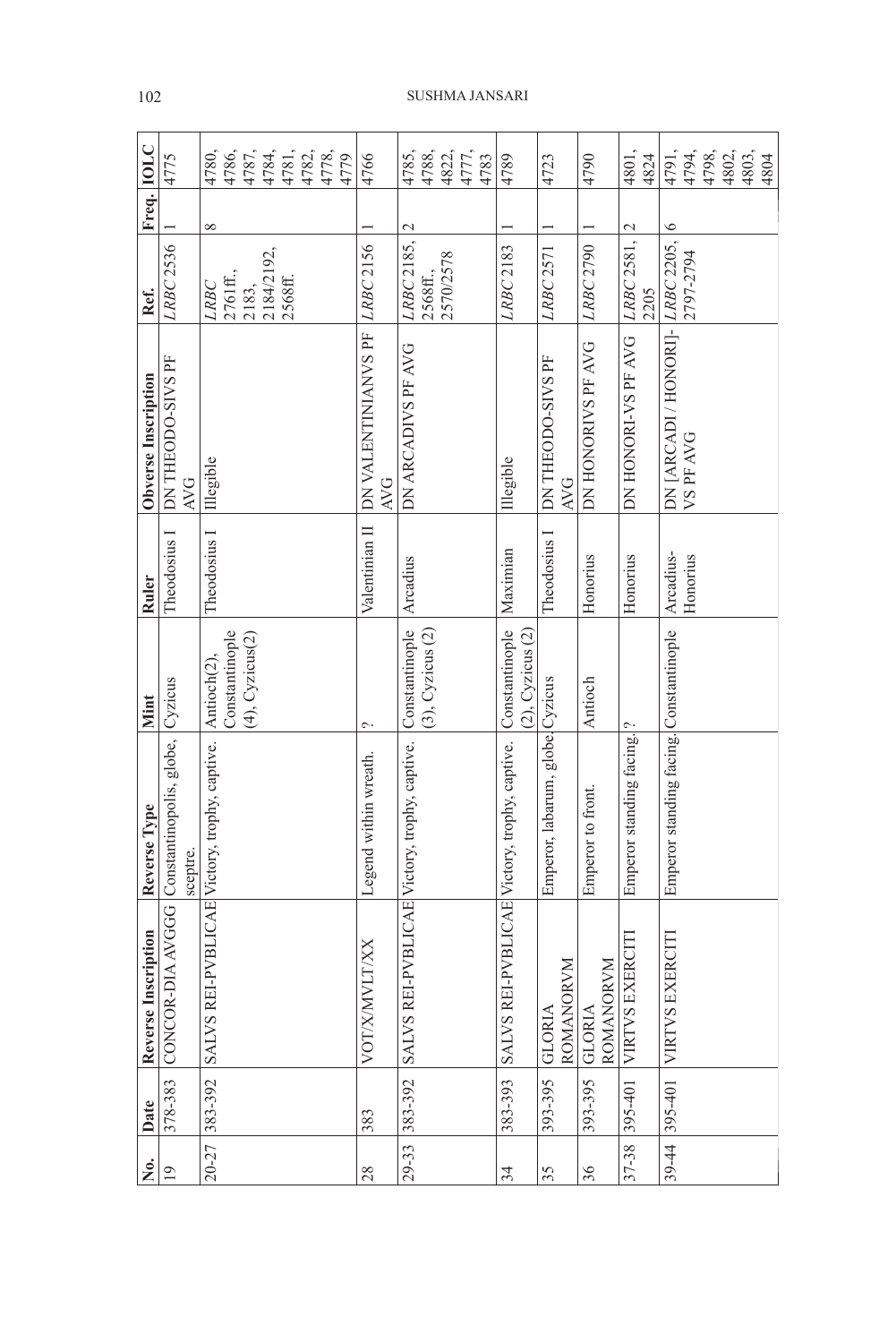| 。<br>No.      | Date                 | Reverse Inscription                                       | Reverse Type                                    | Mint             | Ruler                 | Obverse Inscription                        | Ref.                     | Freq. IOLC |                        |
|---------------|----------------------|-----------------------------------------------------------|-------------------------------------------------|------------------|-----------------------|--------------------------------------------|--------------------------|------------|------------------------|
| 45            | 395-401              | VIRTVS EXERCITI                                           | Emperor with spear and<br>shield, on horseback. | Nicomedia        | Arcadius-<br>Honorius | DN ARCADI-VS PF AVG                        | LRBC 2440                |            | 4800                   |
| $46 - 48$     | 395-401              | <b>VIRTVS EXERCITI</b>                                    | Emperor standing facing. Constantinople         |                  | Arcadius              | DN ARCADI-VS PF AVG                        | <b>LRBC 2205</b>         | 3          | 4792,<br>4793,<br>4799 |
| 49            | 395-401              | <b>VIRTVS EXERCITI</b>                                    | Emperor standing facing. Constantinople         |                  | Ç.                    | DN [ARCADI / HONORI]- LRBC 2205<br>VSPFAVG |                          |            | 4827                   |
| 50            | 395-408              | CONCORDIA AVGG                                            | Constantinopolis seated<br>facing.              | Constantinople   | ç.                    | Illegible                                  | LRBC 2210                |            | 4796                   |
| 51            | 395-409              | CONCOR-DIA AVGGG Roma seated facing.<br>or CONCORDIA AVGG |                                                 | Constantinople   | Ç.                    | Illegible                                  | 2121/2210<br><b>LRBC</b> |            | 4797                   |
|               | 52-60 406-408 GLORIA |                                                           | Three emperors standing, ?                      |                  | ب                     | Illegible                                  | LRBC 2801-               | $\circ$    | 4805,                  |
|               |                      | ROMANORVM                                                 | facing.                                         |                  |                       |                                            | 2804, 2214               |            | 4806,<br>4807,         |
|               |                      |                                                           |                                                 |                  |                       |                                            |                          |            | 4808,                  |
|               |                      |                                                           |                                                 |                  |                       |                                            |                          |            | 4809,<br>4810,         |
|               |                      |                                                           |                                                 |                  |                       |                                            |                          |            | 14811,                 |
|               |                      |                                                           |                                                 |                  |                       |                                            |                          |            | 4812,                  |
|               |                      |                                                           |                                                 |                  |                       |                                            |                          |            | 4825                   |
| 61            | 408-423              | ROMANORVM<br><b>GLORIA</b>                                | Two emperors standing,<br>facing.               | م                | Theodosius II         | DN THEODO-SIVS PF<br><b>AVG</b>            | LRBC 1876                |            | 4813                   |
| $\mathcal{O}$ | 423-425              | SALVS REI-PVBI                                            | ICAE Victory advancing to the Rome<br>left.     |                  | Iohannes              | D N THEODOSI-VS P F<br><b>AVG</b>          | RIC 1912ff.              |            | 4814                   |
|               | $63 - 64$ 425-435    | Illegible                                                 | Cross in wreath.                                | Eastern          | Theodosius II         | <b>DN THEODOSIVS P F</b>                   | RIC 440ff.               |            | 4815,                  |
|               |                      |                                                           |                                                 | Thessalonica,    |                       | <b>AVG</b>                                 |                          |            | 4816                   |
|               |                      |                                                           |                                                 | Heraclea,        |                       |                                            |                          |            |                        |
|               |                      |                                                           |                                                 | Constantinople,  |                       |                                            |                          |            |                        |
|               |                      |                                                           |                                                 | Nicomedia,       |                       |                                            |                          |            |                        |
|               |                      |                                                           |                                                 | Cyzicus, Antioch |                       |                                            |                          |            |                        |
|               |                      |                                                           |                                                 | or Alexandria)   |                       |                                            |                          |            |                        |